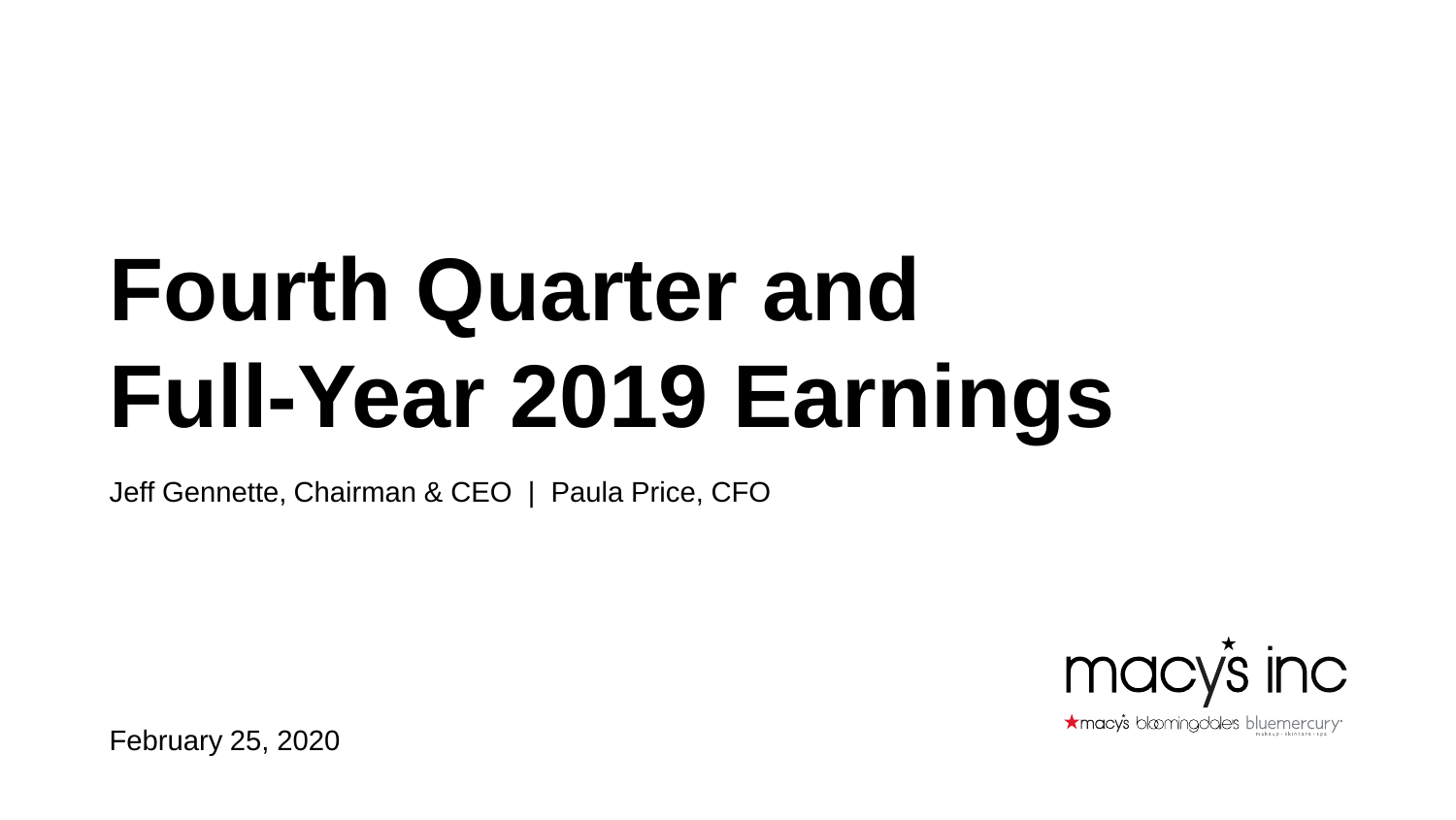### **Safe Harbor Statement**

All forward-looking statements are subject to the safe harbor provisions of the Private Securities Litigation Reform Act of 1995. These forward-looking statements are subject to risks and uncertainties that could cause actual results to differ materially from the expectations and assumptions. A detailed discussion of these factors and uncertainties is contained in the company's filings with the Securities and Exchange Commission.

This presentation includes non-GAAP financial measures that exclude the impact of certain financial statement items. Additional important information regarding these non-GAAP financial measures as well as others used in the earnings release can be found at the back of this presentation and on the Investors section of our website.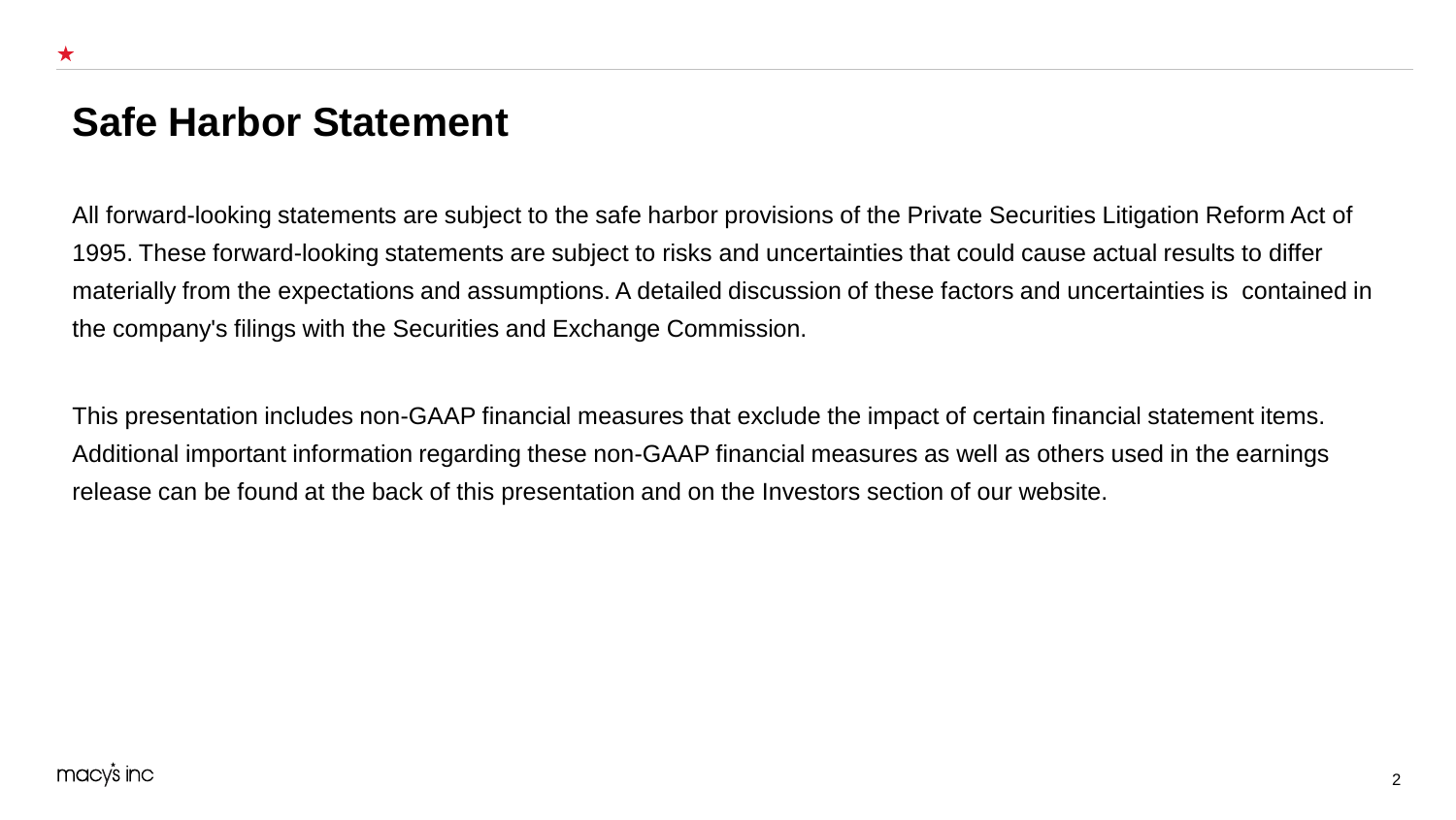### **Fourth Quarter and Full-Year Snapshot**

| in millions except per share figures and<br>percentages | 4Q19             | <b>FY19</b>      |
|---------------------------------------------------------|------------------|------------------|
| <b>Net Sales</b>                                        | \$8,337          | \$24,560         |
| Comp sales - owned                                      | $(0.6)$ %        | (0.8)%           |
| Comp sales - owned + licensed                           | (0.5)%           | (0.7)%           |
| Credit card revenues, net                               | \$239            | \$771            |
| Gross margin<br>Gross margin rate                       | \$3,071<br>36.8% | \$9,389<br>38.2% |
| <b>SG&amp;A</b><br>SG&A rate                            | \$2,509<br>30.1% | \$8,998<br>36.6% |
| Gains on sale of real estate (ASG)                      | \$95             | \$162            |
| <b>GAAP Diluted EPS</b>                                 | \$1.09           | \$1.81           |
| <b>Adjusted Diluted EPS</b>                             | \$2.12           | \$2.91           |
| <b>Adjusted Diluted EPS (ex-ASG)</b>                    | \$1.89           | \$2.53           |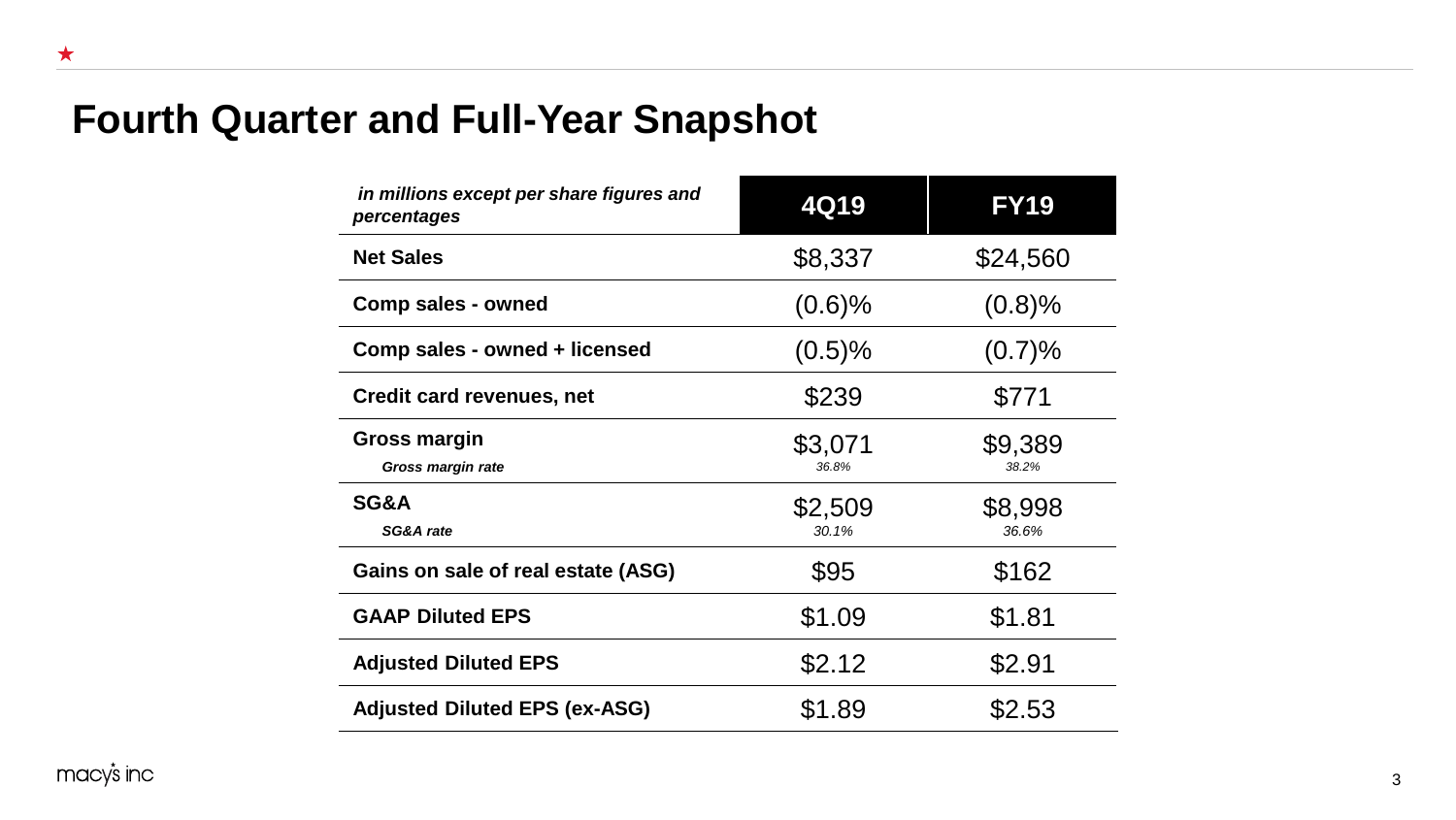# **Fourth Quarter and Full-Year Highlights**

- Solid Holiday 2019 performance driven by:
	- Sales uptick in the 10 days before Christmas
	- Gifting strategy, with *Gifts Under* strategy resonating well
	- Strong execution, specifically in preparing stores, improving seasonal recruitment and enhancing digital properties
	- Robust operational plan in distribution centers and customer contact centers
	- Enhanced customer facing initiatives, including precise marketing calendar and clear product values
- Exited the year with a clean inventory position
- Total company digital sales up high single-digits in 4Q and FY19
	- Digital represents ~25% of Macy's, Inc. net sales
	- Store pickup sales increased more than 62% for the year
- Entering 2020 with solid plan for transition year

 $\star$ 

#### 4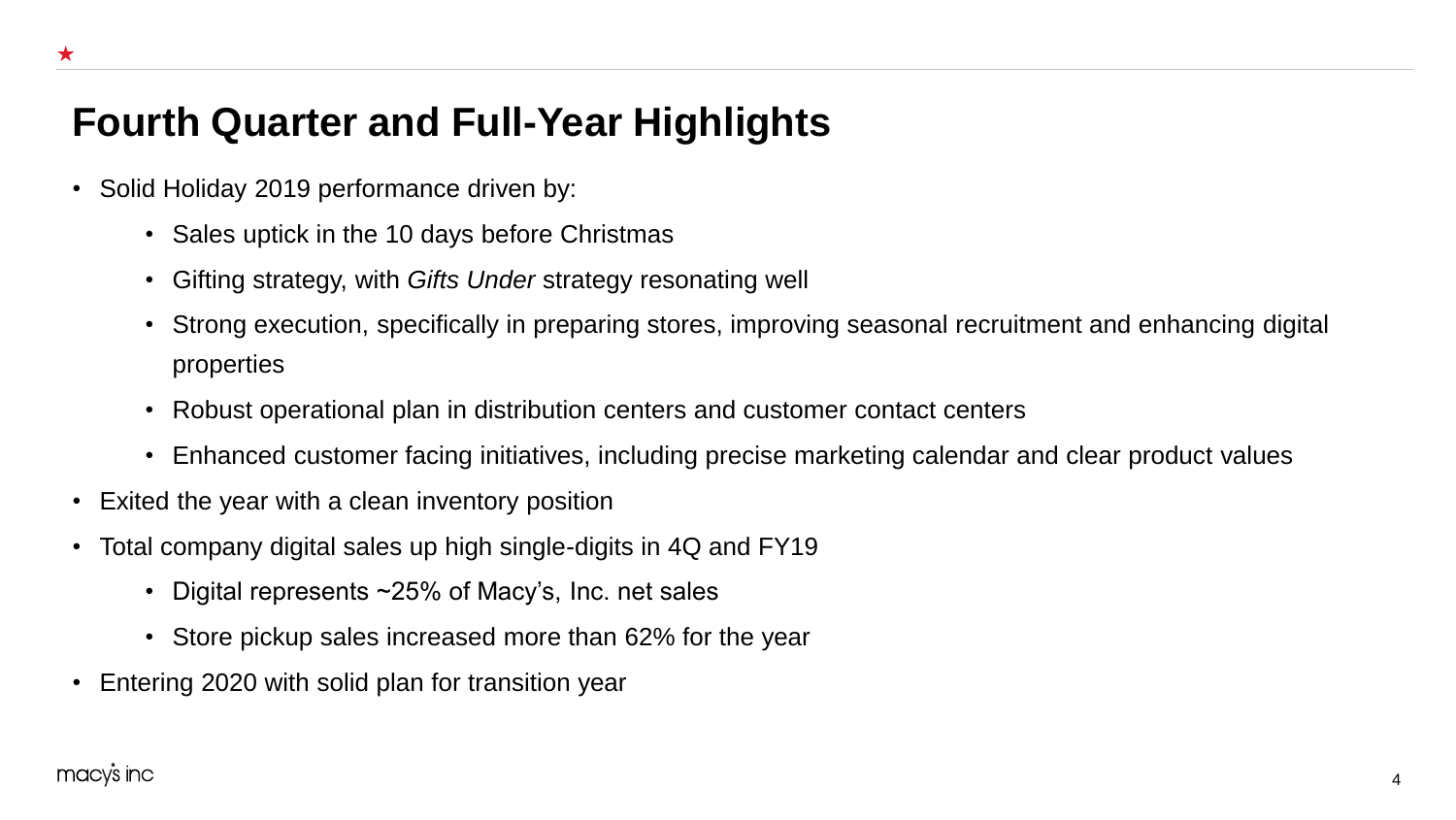### **2019 Strategic Initiatives: Fourth Quarter and Full-Year Update**

#### **GROWTH 150**

- Growth150 stores comprise approximately 50% of Macy's 2019 store sales
- Growth150 stores outperformed balance of fleet by ~3 points in Q4
- Original Growth50 stores comparable sales outperformed Macy's store fleet by ~3.5 points in FY19

#### **BACKSTAGE**

- Expanded Backstage to another 50 locations within existing Macy's stores
- Backstage locations open for more than 12 months continued to achieve mid-single digit comparable sales growth and have improved gross margin and inventory turn

#### **VENDOR DIRECT**

- Ended 2019 with more than 1 million SKUs and more than 1,000 new vendors
- Saw a nearly 60% increase in vendor direct sales, which now comprises more than 13% of Macy's brand digital sales

#### **MOBILE**

- Improved mobile experience through the enhancement of app features such as: My Wallet, My Store and My Stylist.
- Mobile sales made up ~55% of total digital sales in the Q4 and FY19
- Macy's mobile app now contributing ~20% of Macy's brand digital sales

### **DESTINATION BUSINESSES**

- Invested in areas that account for nearly 40% of Macy's brand sales: dresses, fine jewelry, big ticket, men's tailored, women's shoes and beauty
- High-AUR and high-margin areas continue to outperform the balance of the business on market share, ROI and profitability
- Destination businesses grew +4.3% from last year in Q4 and +2.9% for FY19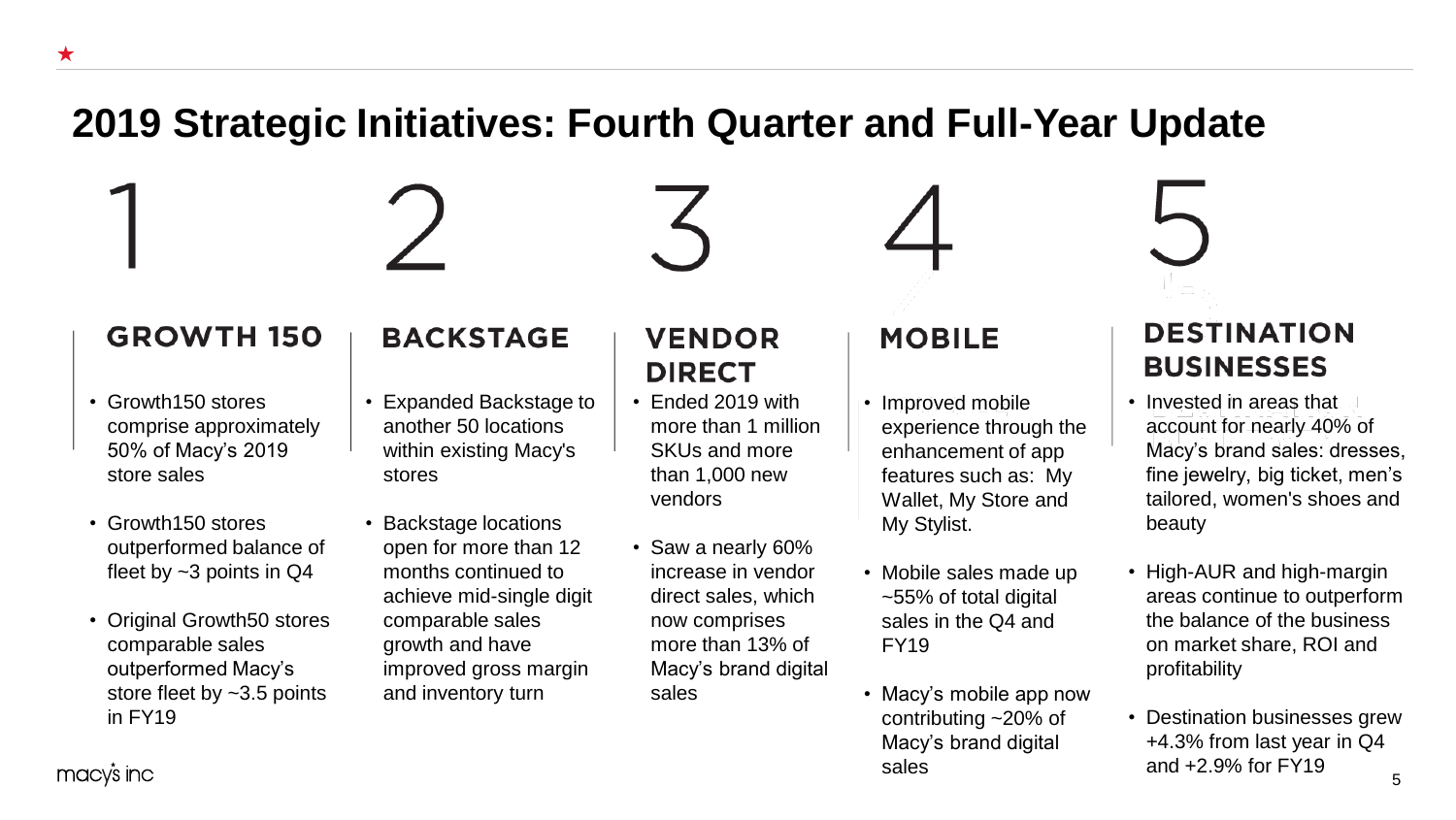# **Fourth Quarter and Full-Year Highlights**

|                           | 4Q19                               | <b>FY19</b>                   | <b>Notes</b>                                                                                                                                                                                                     |
|---------------------------|------------------------------------|-------------------------------|------------------------------------------------------------------------------------------------------------------------------------------------------------------------------------------------------------------|
| <b>Transactions</b>       | (0.5)%                             | 2.2%                          |                                                                                                                                                                                                                  |
| Items per transaction     | $(1.0)\%$                          | (1.6)%                        |                                                                                                                                                                                                                  |
| <b>AUR</b>                | 1.1%                               | (1.2)%                        |                                                                                                                                                                                                                  |
| <b>Credit Revenue</b>     | \$239M<br>(nearly flat to LY)      | \$771M<br>$(+\$3M$ to LY)     | FY19 improvement driven by strong cobrand sales growth from card<br>transactions outside of Macy's brands; offset by sales decline, uptick<br>in delinquency and bad debt trends to more normal levels over 2018 |
| <b>Credit Penetration</b> | 46.4%<br>$(-60bps$ to $LY)$        | 46.9%<br>(flat to $LY$ )      |                                                                                                                                                                                                                  |
| <b>Gross Margin</b>       | 36.8%<br>$(-70 \text{ bps to LY})$ | 38.2%<br>$(-90$ bps to LY $)$ | ~50 bps of decline due to higher delivery expense                                                                                                                                                                |
| <b>SG&amp;A Expense</b>   | \$2.5B<br>(-\$29M to LY)           | \$9.0B<br>$(-$41M to LY)$     | 4Q19 reflects lower variable expenses due to lower sales, as well as<br>some benefits from various miscellaneous items, many of which won't<br>carry forward into 2020                                           |
| <b>SG&amp;A Rate</b>      | 30.1%<br>$(+10$ bps to LY)         | 36.6%<br>$(+40$ bps to LY)    |                                                                                                                                                                                                                  |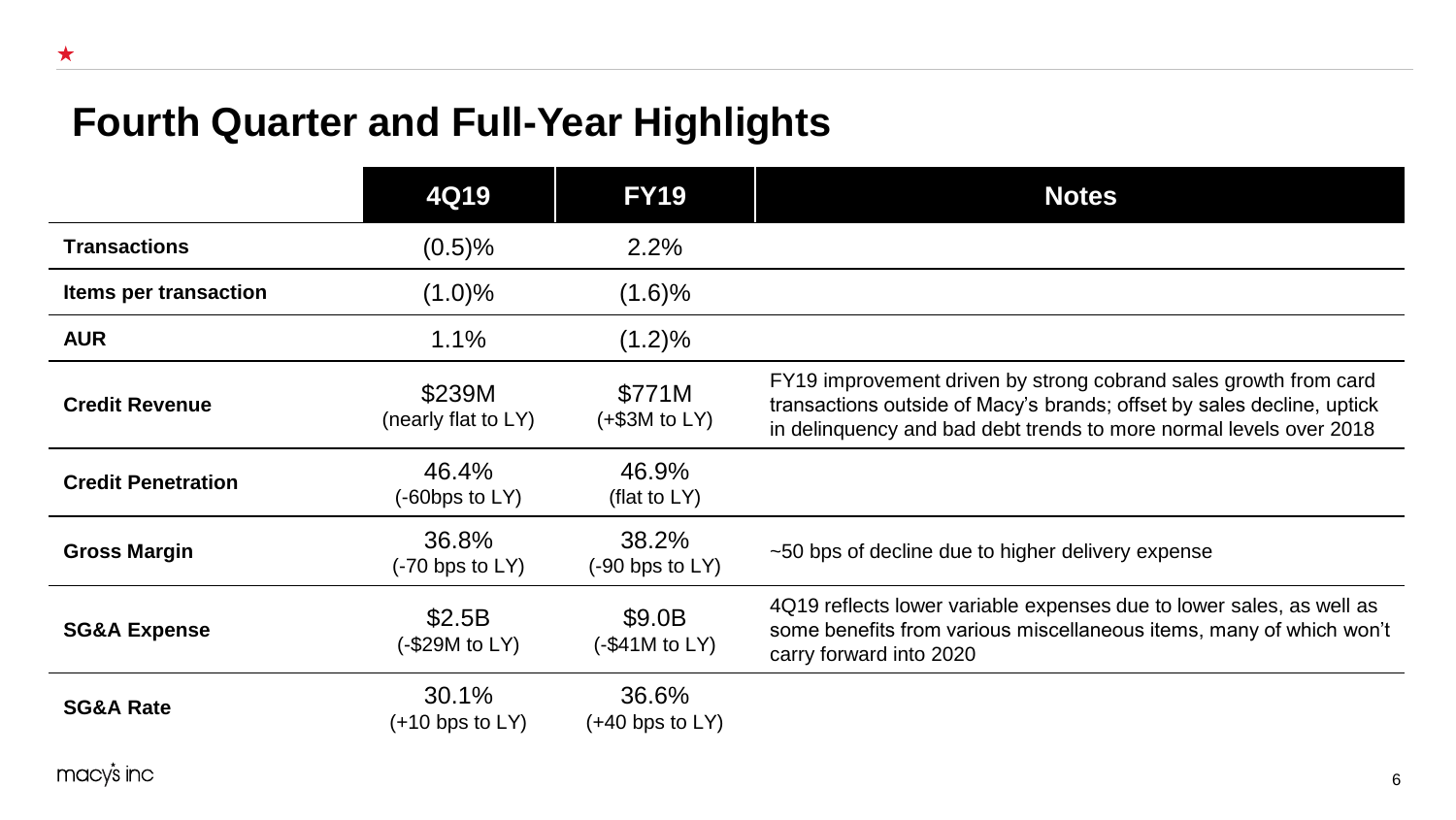### **Consistent Capital Allocation Strategy**

| <b>VALUE-ENHANCING</b><br><b>INVESTMENTS</b>                    | <b>CAPITAL STRUCTURE</b>                                                                                                               | <b>CAPITAL RETURNED TO</b><br><b>SHAREHOLDERS</b>                                                        |
|-----------------------------------------------------------------|----------------------------------------------------------------------------------------------------------------------------------------|----------------------------------------------------------------------------------------------------------|
| • Investing in the business<br>to support growth<br>initiatives | • Return to $2.5x$ to $2.8x$<br>debt-to-EBITDA leverage<br>ratio<br>• Consistent with<br>maintaining investment<br>grade credit rating | • Maintain dividend<br>• Consider return to stock<br>buyback once targeted<br>leverage ratio is achieved |



**Aligns capital with business priorities, maximizes flexibility, optimizes use of excess cash**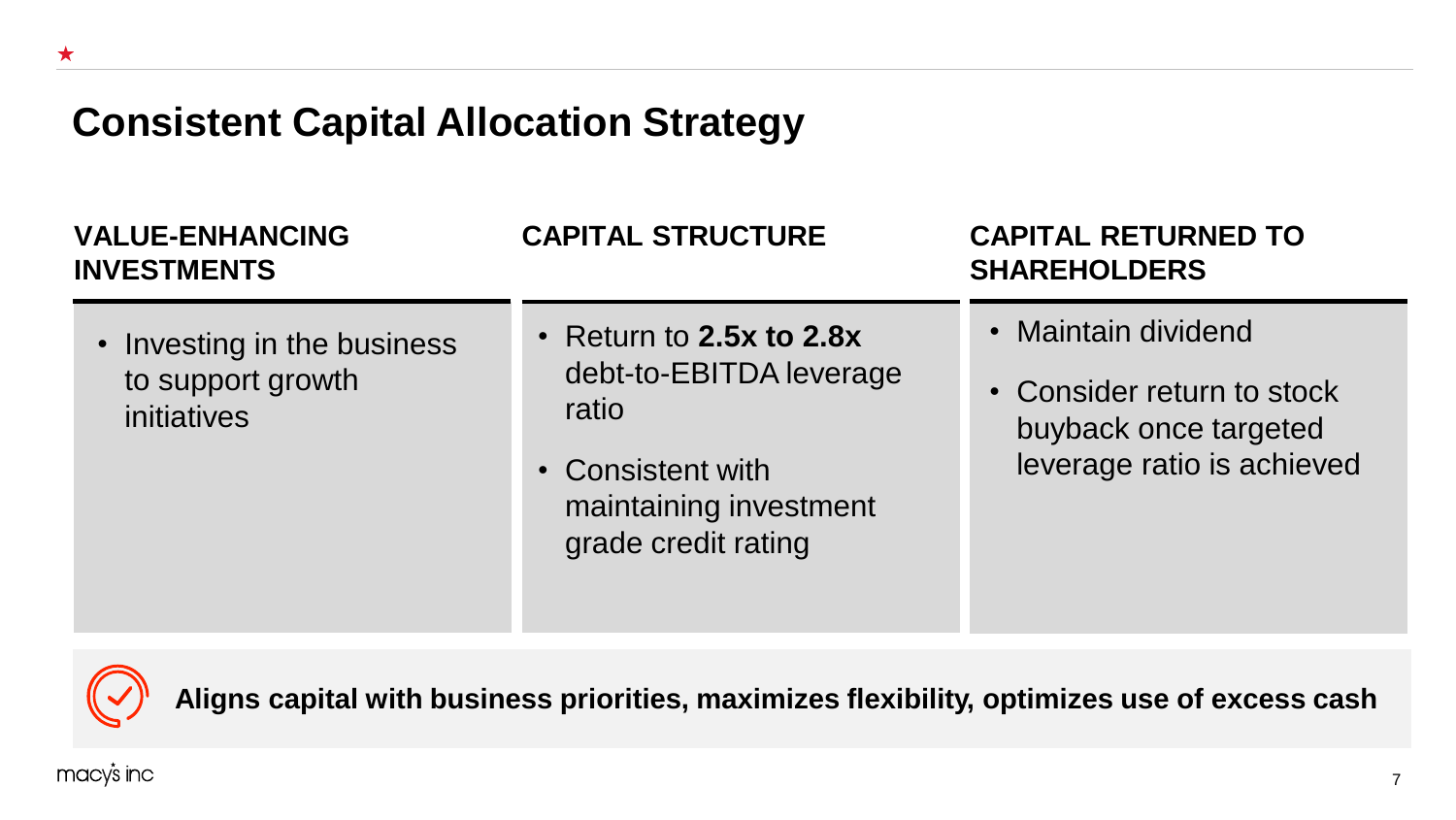### **Cash Flows: Full-Year Highlights**

- Cash flow from operating activities of **\$1.6 billion**, down from **\$1.7 billion** LY
	- Variance driven primarily by lower earnings and a decrease in accounts payable and accruals, partially offset by lower tax payments and a net improvement in merchandise inventories and payables
- Capital expenditures of **\$1.16 billion**, up from **\$932 million** LY, due primarily to timing of certain projects
- Cash used by financing activities of **\$1.1 billion**, down from **\$1.5 billion** LY
	- Debt Repaid of **\$597 million** in 2019 versus **\$1.15 billion** in 2018
	- Executed very well against capital allocation strategy through:
		- continued investment in the business,
		- continued debt reduction, and
		- continued payment of a dividend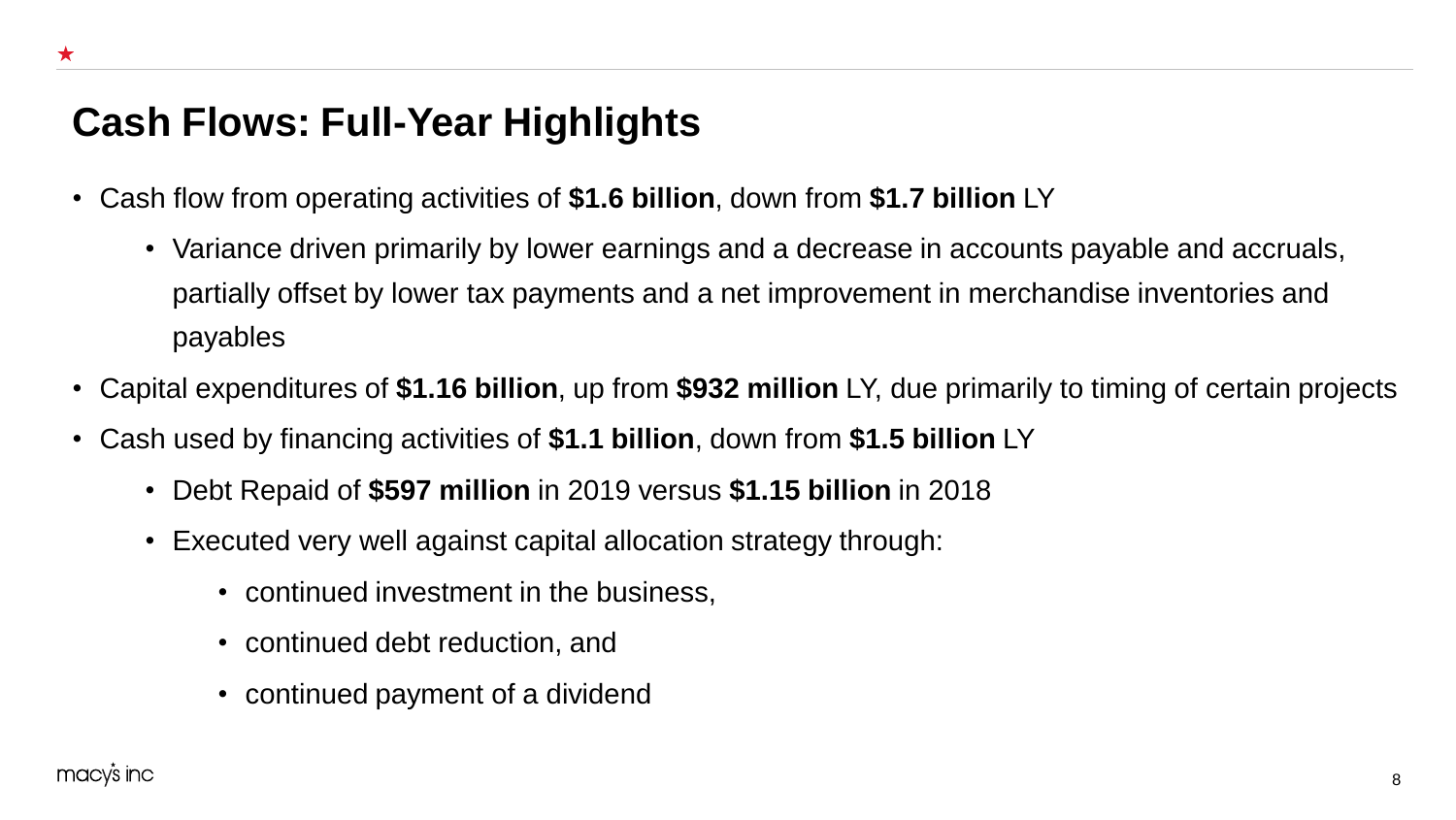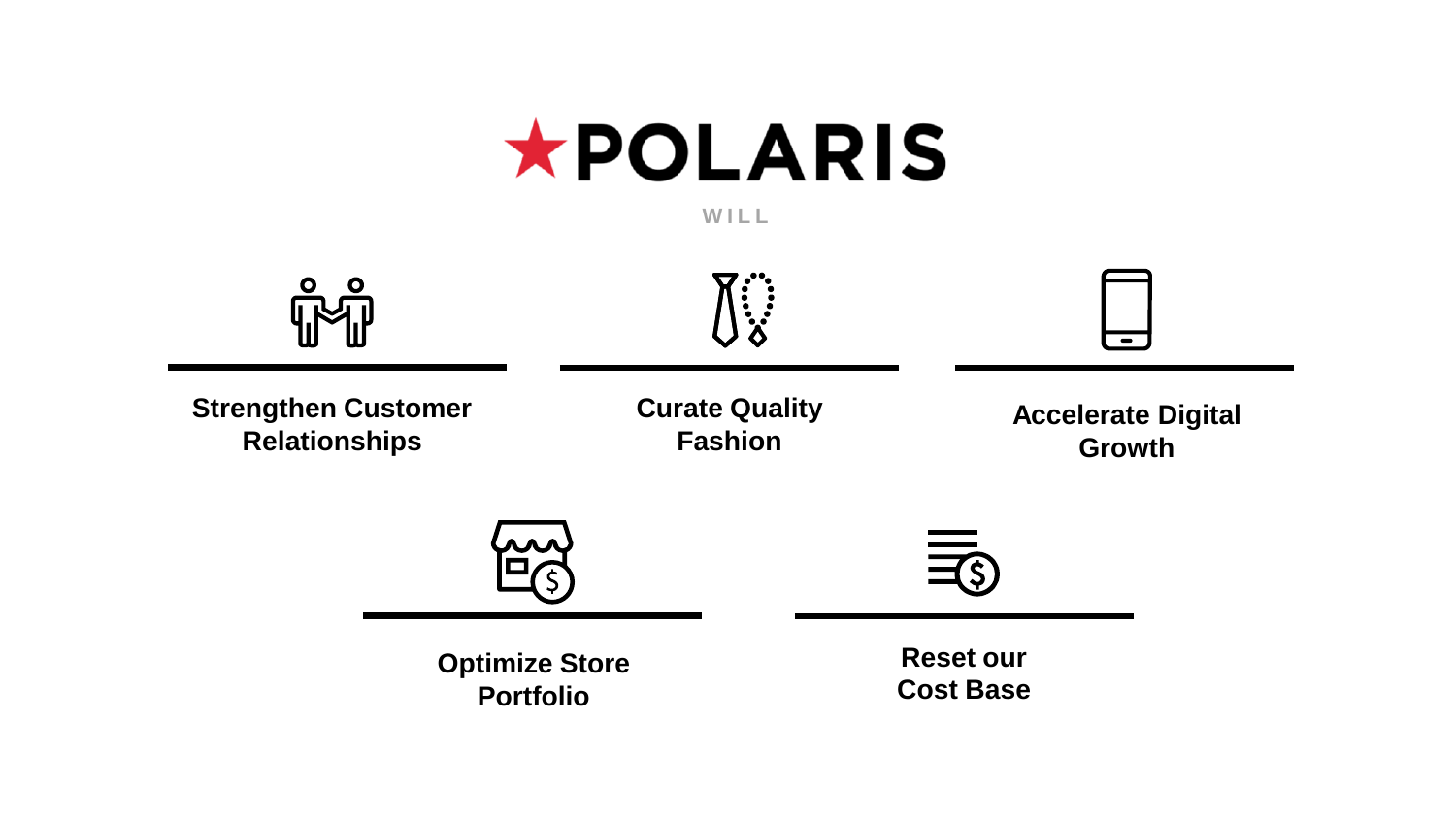# **Factors Impacting 2020**

- **While the consumer environment remains healthy, we expect slower economic growth overall versus prior years, in addition to the following:**
	- The trajectory of our business over the last year
	- Continued challenged performance in mall-based retail
	- Some disruption from the structural changes we are making through Polaris

#### • **Anticipated Coronavirus Impact**

- Closely monitoring situation to assess implications to both tourism sales and supply chain
- While still too early, we anticipate that there could be a small impact on first quarter sales from declining tourism
- Monitoring supply chain and working with vendor partners to minimize possible disruption
- Fewer than 50% of our private brand goods come out of China
- Too early to size any possible impact on supply chain

#### • **Quarterly cadence**

- Expect growth to be most challenged in 1Q from a top- and bottom-line perspective due to:
	- Anticipated disruption from corporate restructuring and campus consolidations
	- Expectation for Polaris savings within both gross margin and SG&A to not immediately impact 1Q
		- Those benefits will develop more fully in the second quarter and build from there
	- Cycling off a relatively strong 1Q19
	- Overall, 2020 comparable sales guidance is for a negative comp, with strongest comp coming in the back half of the year

#### macvs inc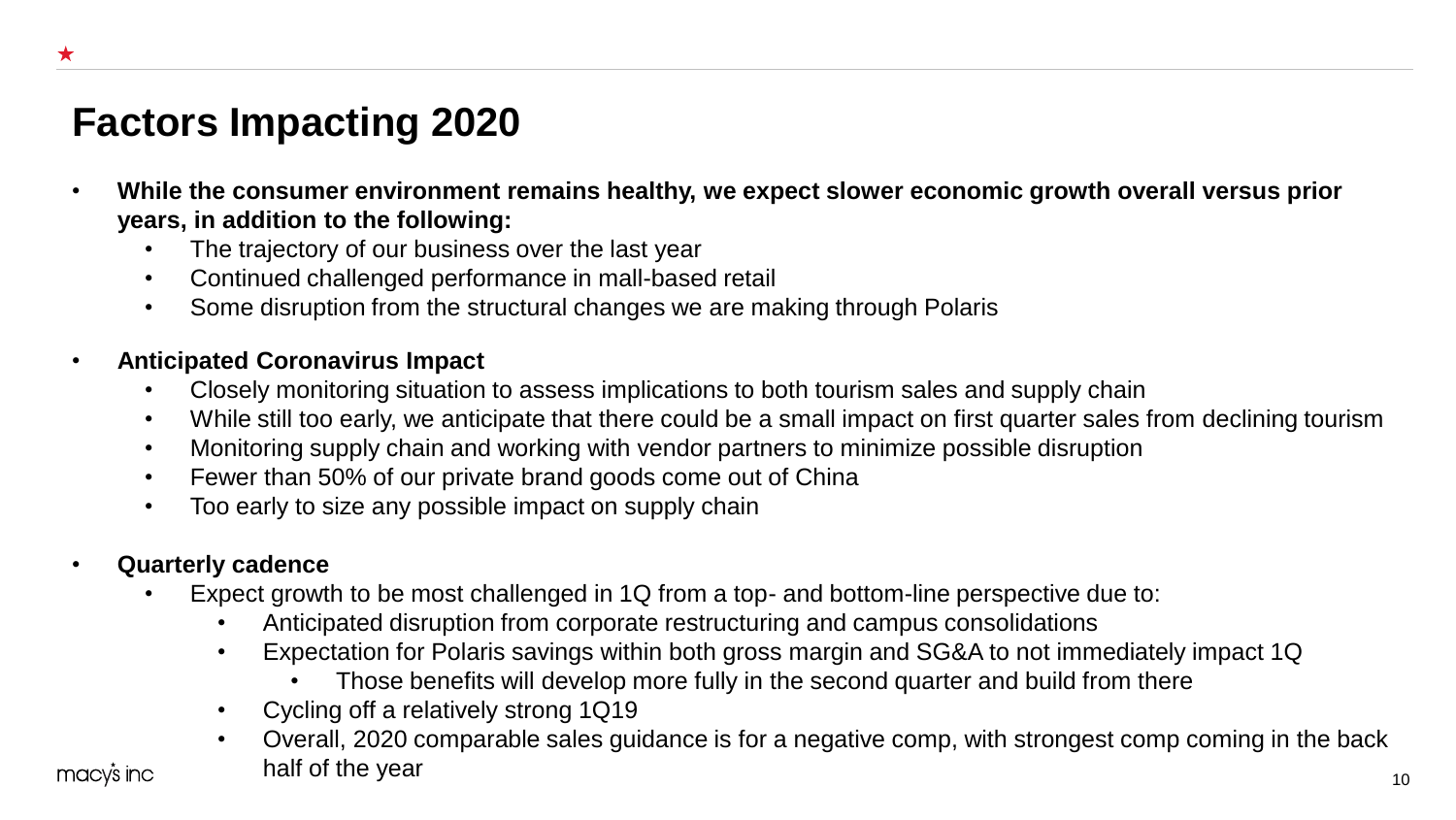### **2020 Full-Year Guidance**

|                                      | <b>2020 FULL-YEAR GUIDANCE</b>               |
|--------------------------------------|----------------------------------------------|
| <b>Net Sales</b>                     | \$23.6B to \$23.9B                           |
| Comp sales - owned                   | Approximately 40BPS better than OL           |
| Comp sales - owned + licensed (OL)   | $(2.5)$ <sup>%</sup> to $(1.5)$ <sup>%</sup> |
| Credit card revenues, net            | \$700M to \$715M                             |
| Gross margin rate                    | Approximately flat to FY19                   |
| SG&A expense rate                    | Approximately flat to FY19                   |
| Gains on sale of real estate (ASG)   | Approximately \$100M                         |
| Benefit plan income, net             | Approximately \$30M                          |
| Depreciation and amortization        | Approximately \$1B                           |
| Interest expense, net                | Approximately \$190M                         |
| Tax rate                             | 23.25%                                       |
| <b>Adjusted Diluted EPS</b>          | \$2.45 to \$2.65                             |
| <b>Adjusted Diluted EPS (ex-ASG)</b> | \$2.20 to \$2.40                             |
| <b>Capital Expenditures</b>          | Approximately \$1B                           |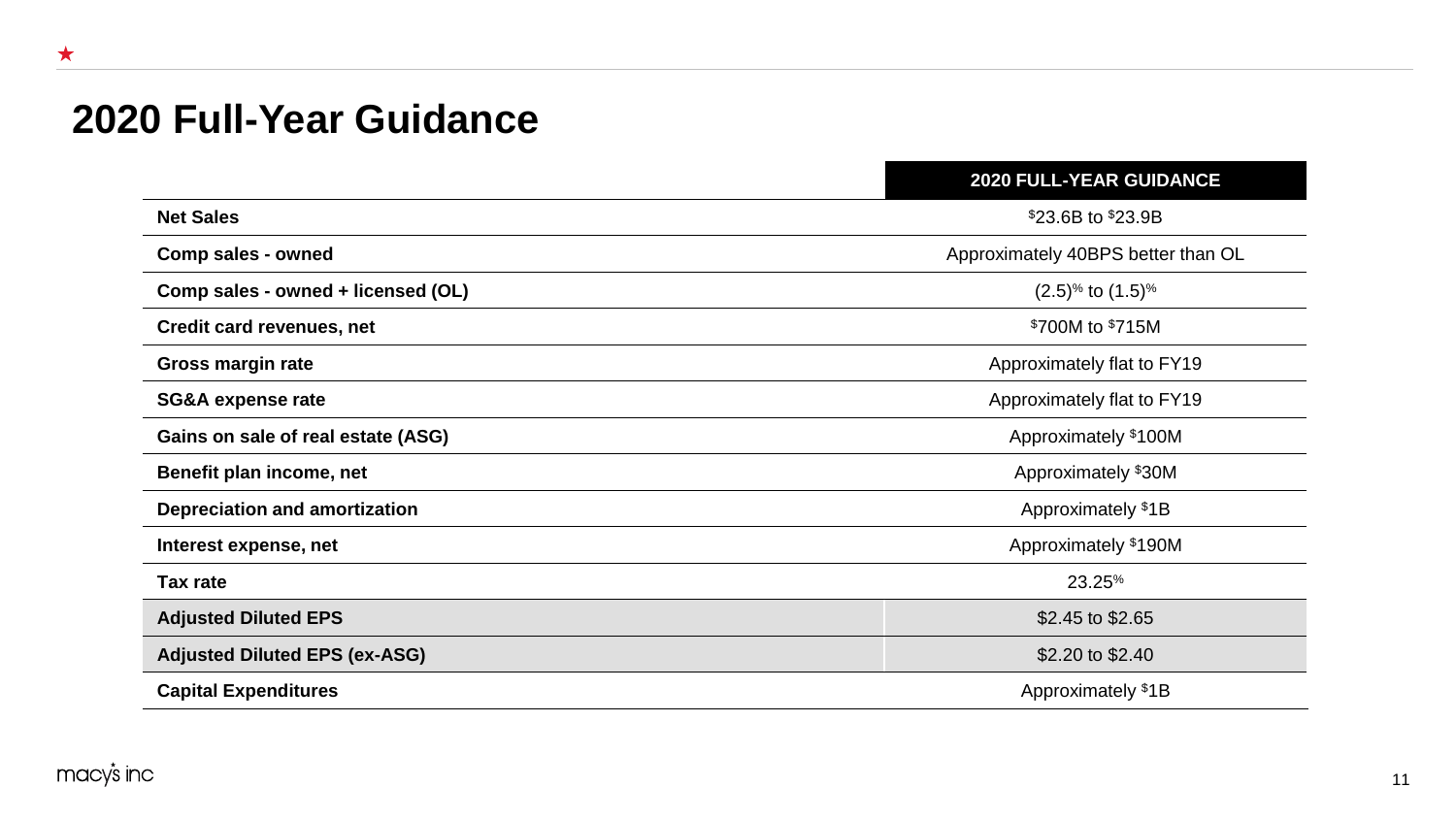# **Polaris Will Stabilize and Grow Gross Margins**





**Plans broadened to stem margin compression now and expand margin through 2022**

#### macy's inc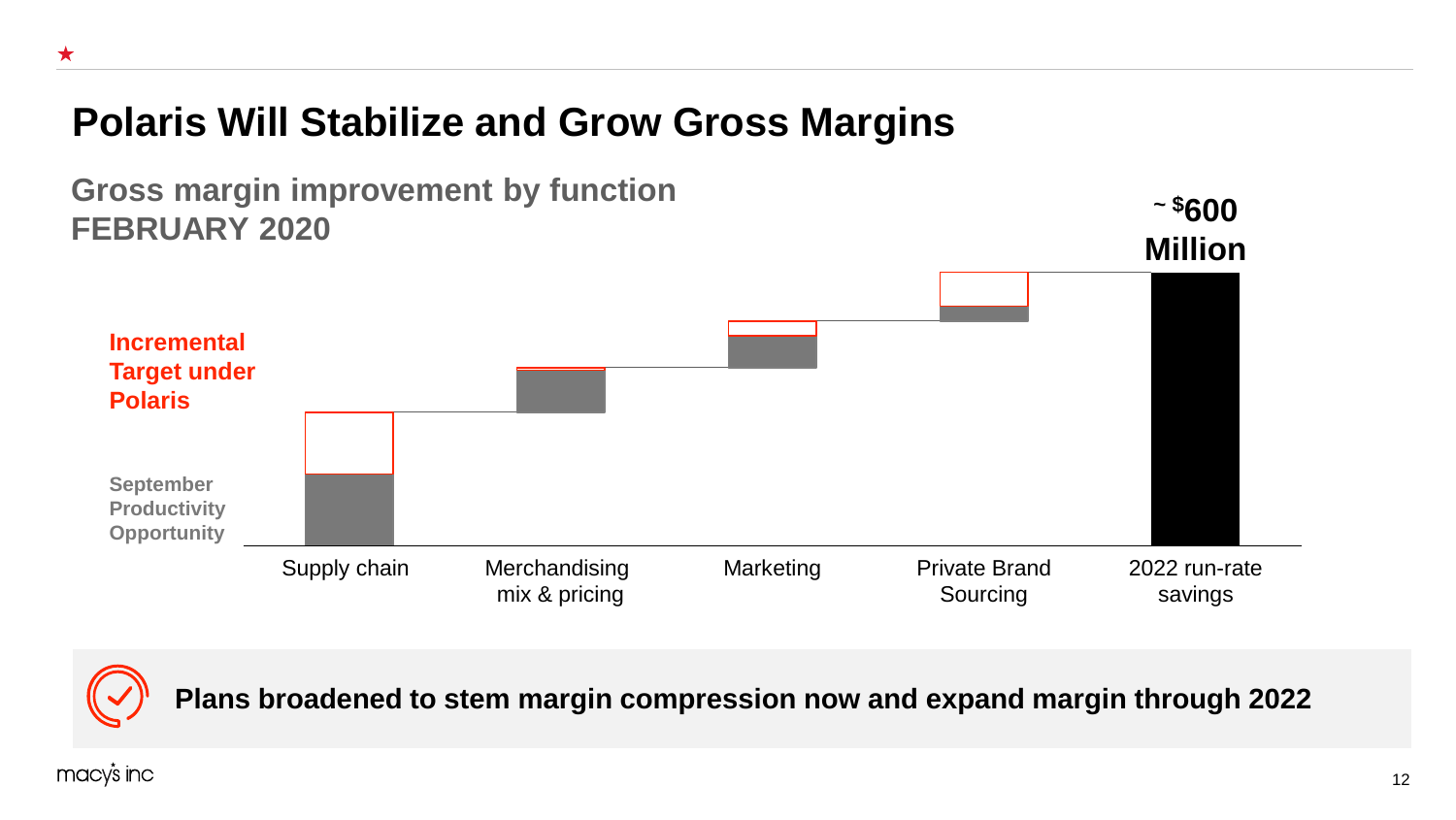**Polaris Will Right-size Our Cost Base ~ \$900 Million September SG&A improvement by expense category FEBRUARY 2020 Incremental Target under Polaris**

Stores Corporate & other Marketing Supply Chain Stores Corporate 2022 run-rate savings **Productivity Opportunity**



 $\star$ 

**More resilient and flexible cost structure accelerates timeline to profitability stabilization**

13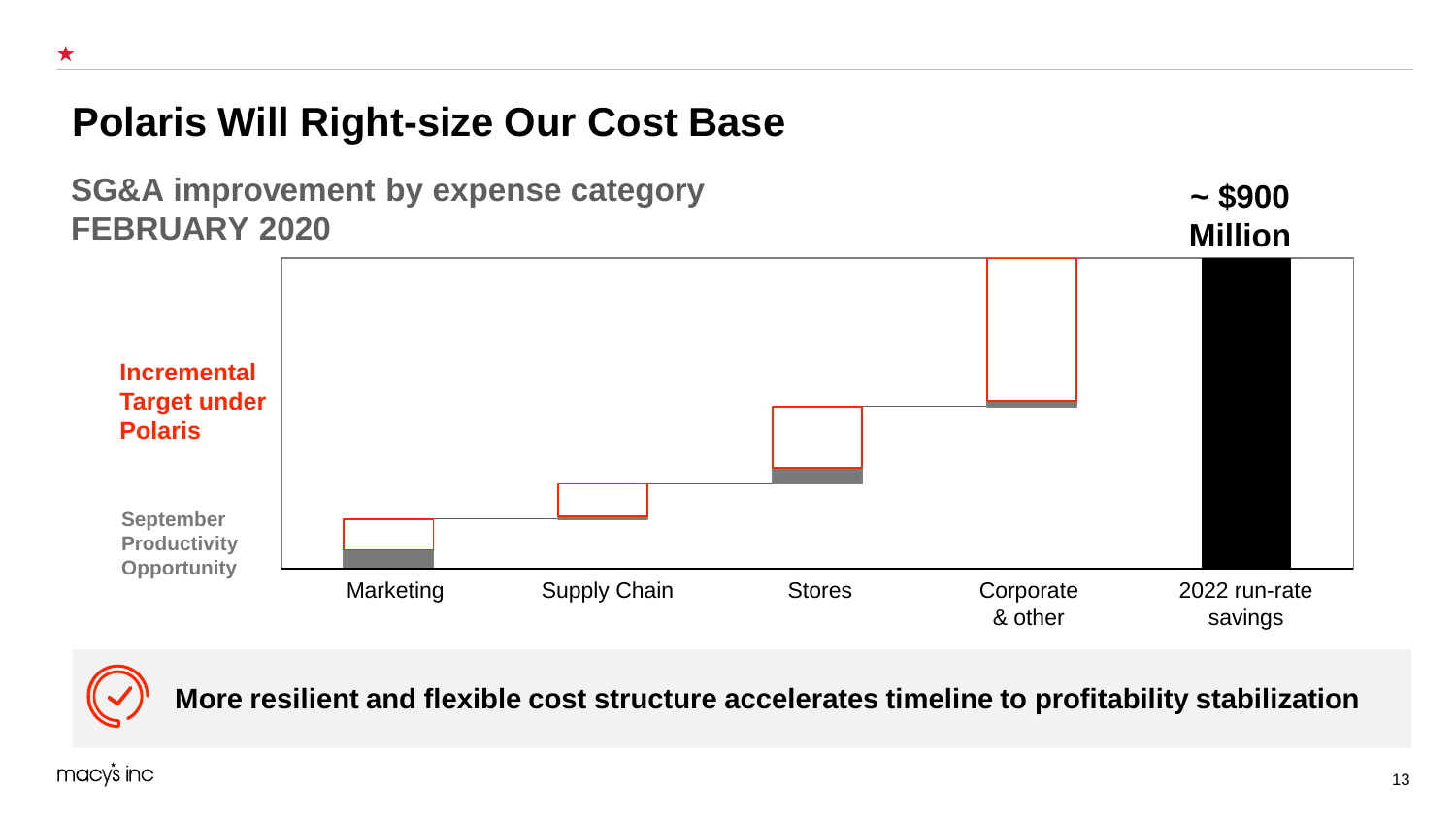# **Macy's, Inc. Store Count**

Using store locations combines multi-box stores into a single location, providing a more accurate count of the store fleet

|                                       | End of 3Q19    |                        |              | <b>End of 4Q19</b>     | <b>Change in Store Locations</b> |  |
|---------------------------------------|----------------|------------------------|--------------|------------------------|----------------------------------|--|
|                                       | <b>Boxes</b>   | <b>Store Locations</b> | <b>Boxes</b> | <b>Store Locations</b> |                                  |  |
| <b>Macy's Flagships</b>               | 16             | 11                     | 16           | 11                     |                                  |  |
| <b>Macy's Magnets</b>                 | 432            | 386                    | 431          | 385                    | $-1$                             |  |
| <b>Macy's Core</b>                    | 448            | 397                    | 447          | 396                    |                                  |  |
| <b>Macy's Neighborhood</b>            | 130            | 123                    | 102          | 96                     | $-27$                            |  |
| <b>Macy's Furniture</b>               | 54             | 49                     | 54           | 49                     |                                  |  |
| <b>Macy's Furniture Clearance</b>     | 4              | 4                      | 4            | 4                      |                                  |  |
| <b>Freestanding Backstage</b>         | $\overline{7}$ | 7                      | 6            | 6                      | $-1$                             |  |
| <b>Total Macy's</b>                   | 643            | 580                    | 613          | 551                    | $-29$                            |  |
| <b>Bloomingdale's Dept. Stores</b>    | 35             | 33                     | 35           | 33                     |                                  |  |
| <b>Bloomingdale's Furniture/Other</b> | 3              | 3                      | 1            | 1                      | $-2$                             |  |
| <b>Bloomingdale's The Outlet</b>      | 19             | 19                     | 19           | 19                     |                                  |  |
| <b>Total Bloomingdale's</b>           | 57             | 55                     | 55           | 53                     | $-2$                             |  |
| <b>Bluemercury</b>                    | 171            | 171                    | 172          | 172                    | 1                                |  |
| <b>Total Macy's, Inc.</b>             | 871            | 806                    | 840          | 776                    | $-30$                            |  |

macy's inc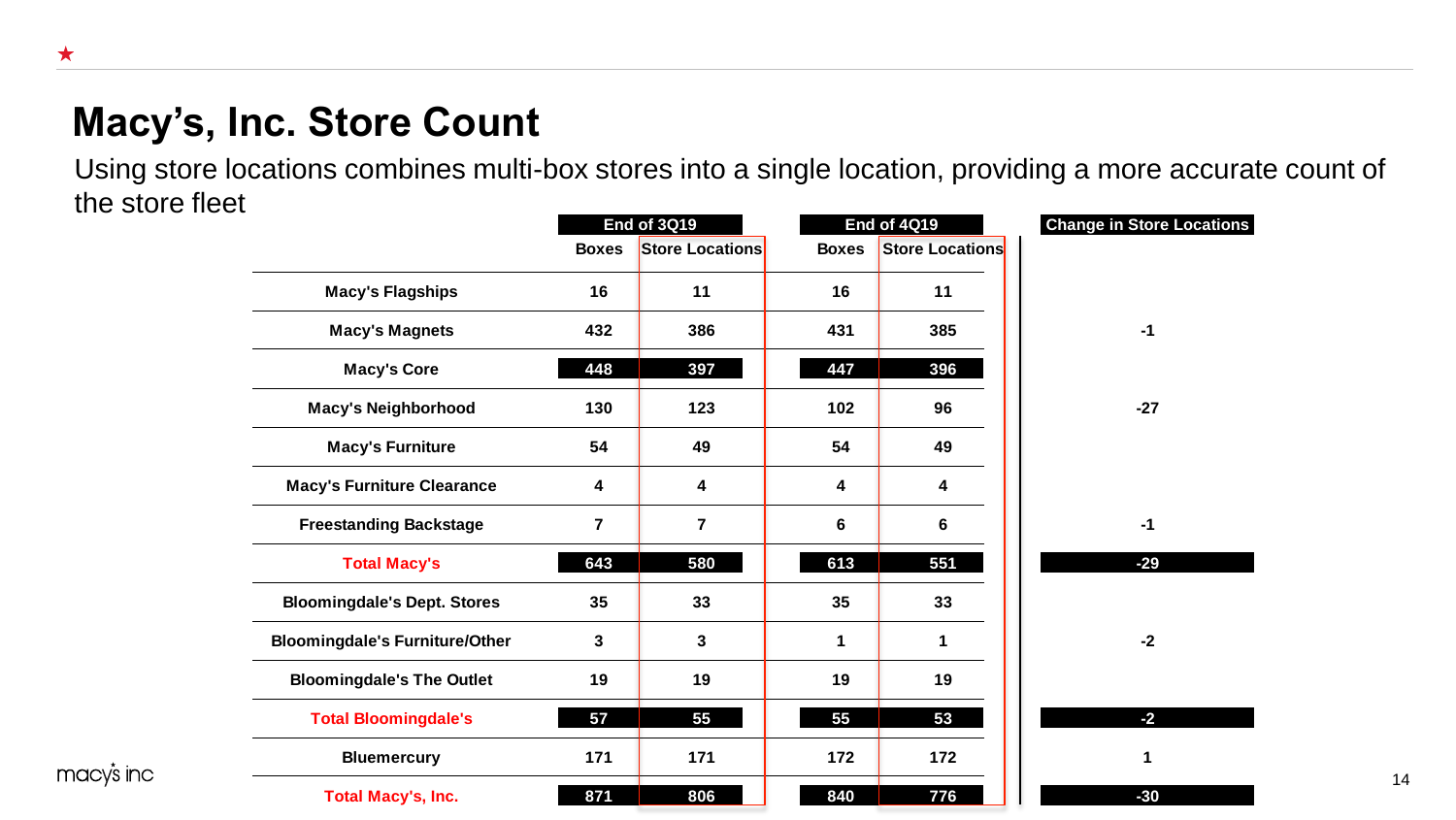### **Reconciliation of GAAP to non-GAAP Financial Measures (All amounts in millions except for percentages)**

The company reports its financial results in accordance with U.S. generally accepted accounting principles (GAAP). However, management believes that certain non-GAAP financial measures provide users of the company's financial information with additional useful information in evaluating operating performance. Management believes that providing supplemental changes in comparable sales on an owned plus licensed basis, which includes adjusting for growth in comparable sales of departments licensed to third parties, assists in evaluating the company's ability to generate sales growth, whether through owned businesses or departments licensed to third parties, and in evaluating the impact of changes in the manner in which certain departments are operated. In addition, management believes that excluding certain items from diluted earnings per share attributable to Macy's, Inc. shareholders that are not associated with the company's core operations and that may vary substantially in frequency and magnitude from period-to-period provides useful supplemental measures that assist in evaluating the company's ability to generate earnings and to more readily compare these metrics between past and future periods.

The reconciliation of the forward-looking non-GAAP financial measure of changes in comparable sales on an owned plus licensed basis to GAAP comparable sales (i.e., on an owned basis) is in the same manner as illustrated within. In addition, the company does not provide the most directly comparable forward-looking GAAP measure of diluted earnings per share attributable to Macy's, Inc. shareholders, excluding certain items, because the timing and amount of excluded items are unreasonably difficult to fully and accurately estimate.

Non-GAAP financial measures should be viewed as supplementing, and not as an alternative or substitute for, the company's financial results prepared in accordance with GAAP. Certain of the items that may be excluded or included in non-GAAP financial measures may be significant items that could impact the company's financial position, results of operations or cash flows and should therefore be considered in assessing the company's actual and future financial condition and performance. Additionally, the amounts received by the company on account of sales of departments licensed to third parties are limited to commissions received on such sales. The methods used by the company to calculate its non-GAAP financial measures may differ significantly from methods used by other companies to compute similar measures. As a result, any non-GAAP financial measures presented herein may not be comparable to similar measures provided by other companies.

 $\bigstar$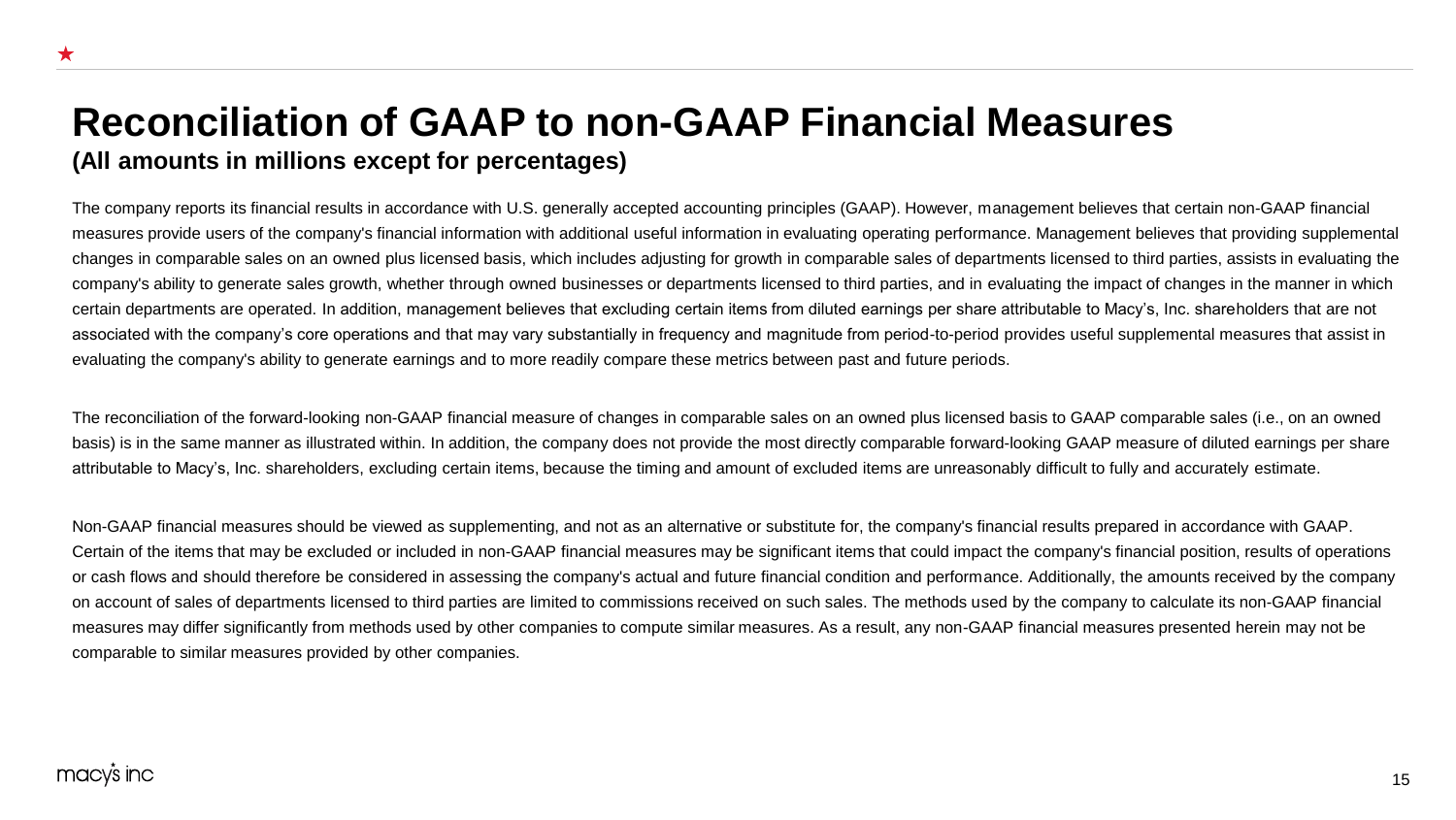### **Changes in Comparable Sales**

|                                                                                           | <b>13 Weeks Ended</b><br>February 1, 2020 | 52 Weeks Ended<br>February 1, 2020 |  |
|-------------------------------------------------------------------------------------------|-------------------------------------------|------------------------------------|--|
| Decrease in comparable sales on an owned basis (Note 1)                                   | $(0.6)$ %                                 | (0.8)%                             |  |
| Impact of growth in comparable sales of departments licensed to third<br>parties (Note 2) | 0.1%                                      | 0.1%                               |  |
| Decrease in comparable sales on an owned plus licensed basis                              | (0.5)%                                    | (0.7)%                             |  |

#### Notes:

(1) Represents the period-to-period percentage change in net sales from stores in operation throughout the year presented and the immediately preceding year and all online sales, excluding commissions from departments licensed to third parties. Stores impacted by a natural disaster or undergoing significant expansion or shrinkage remain in the comparable sales calculation unless the store, or material portion of the store, is closed for a significant period of time. Definitions and calculations of comparable sales may differ among companies in the retail industry.

(2) Represents the impact of including the sales of departments licensed to third parties occurring in stores in operation throughout the year presented and the immediately preceding year and all online sales in the calculation of comparable sales. The company licenses third parties to operate certain departments in its stores and online and receives commissions from these third parties based on a percentage of their net sales. In its financial statements prepared in conformity with GAAP, the company includes these commissions (rather than sales of the departments licensed to third parties) in its net sales. The company does not, however, include any amounts in respect of licensed department sales (or any commissions earned on such sales) in its comparable sales in accordance with GAAP (i.e., on an owned basis). The amounts of commissions earned on sales of departments licensed to third parties are not material to its net sales for the periods presented.

macy's inc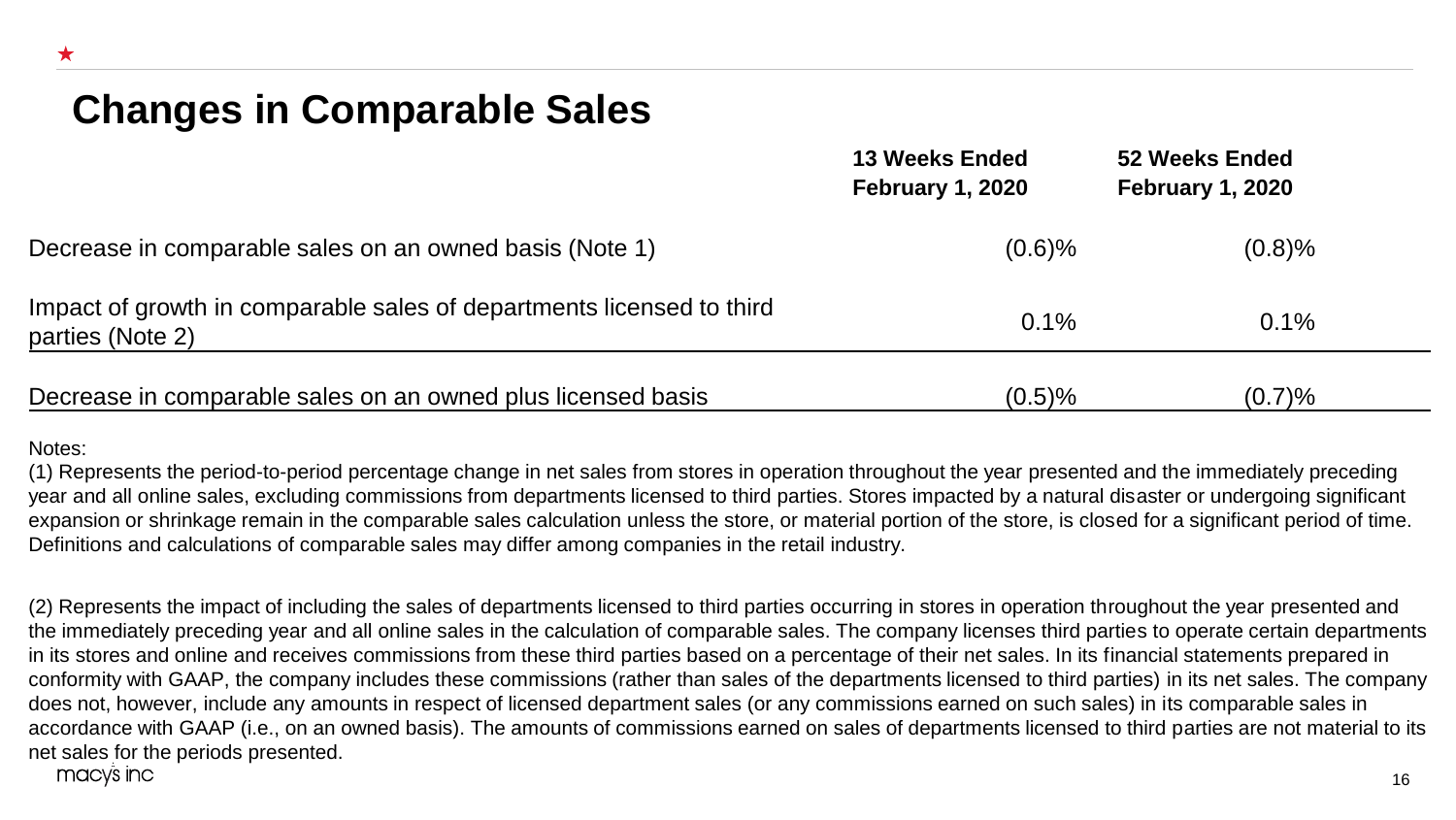### **Diluted earnings per share, excluding certain items and gains on sale of real estate**

|                                                                                                           | <b>13 Weeks Ended</b><br><b>February 1, 2020</b> | <b>13 Weeks Ended</b><br><b>February 2, 2019</b> |
|-----------------------------------------------------------------------------------------------------------|--------------------------------------------------|--------------------------------------------------|
| Most comparable GAAP measure:<br>Diluted earnings per share attributable to Macy's, Inc. shareholders     | \$1.09                                           | \$2.37                                           |
| Non-GAAP measure:<br>Diluted earnings per share attributable to Macy's, Inc. shareholders                 | \$1.09                                           | \$2.37                                           |
| Restructuring, impairment, store closings and other costs                                                 | 1.08                                             | 0.31                                             |
| Settlement charges                                                                                        | 0.15                                             | 0.05                                             |
| Losses on early retirement of debt                                                                        | 0.10                                             | 0.09                                             |
| Income tax impact of certain items identified above                                                       | (0.30)                                           | (0.09)                                           |
| As adjusted to exclude certain item above                                                                 | \$2.12                                           | \$2.73                                           |
| Gains on sale of real estate                                                                              | (0.31)                                           | (0.89)                                           |
| Income tax impact of gains on sale of real estate                                                         | 0.08                                             | 0.24                                             |
| As adjusted to exclude gains on sale of real estate and other certain items identified above<br>macys inc | \$1.89                                           | \$2.08<br>17                                     |